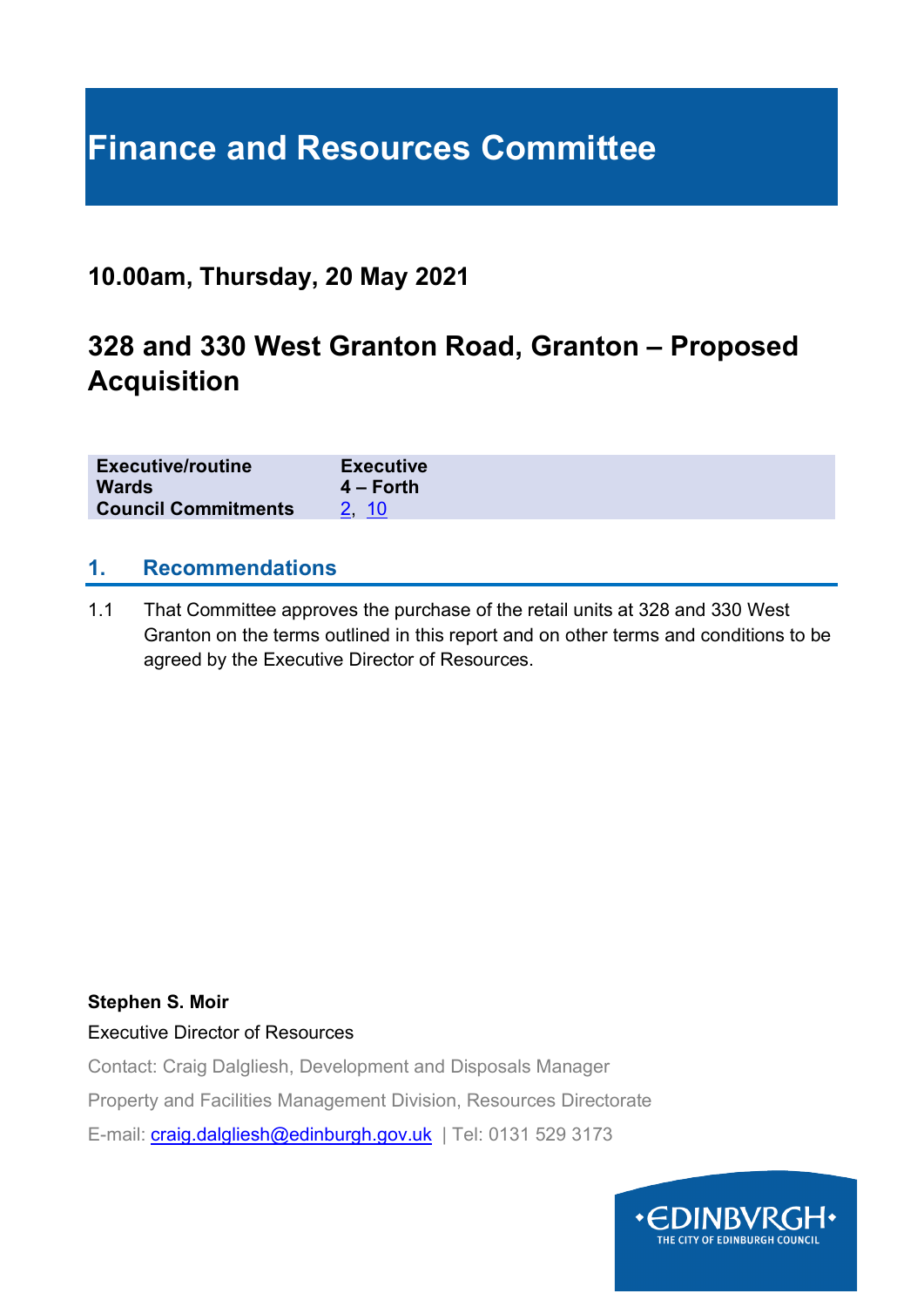**Report**

# **328 and 330 West Granton Road, Granton – Proposed Acquisition**

#### **2. Executive Summary**

2.1 The Council own part of the block at 324 – 330 West Granton Road. An opportunity has arisen to acquire vacant retail units to consolidate the Council's ownership and to assist with the wider Granton regeneration. This report seeks approval to purchase the units at 328 and 330 West Granton Road on the terms and conditions outlined in the report.

#### **3. Background**

- 3.1 The Granton Waterfront Development Framework approved by Planning Committee, in February 2020, sets out key principles and guidance for all those wishing to develop in the area. Over the next 10-15 years, this area will be transformed from a post-industrial brownfield site into a vibrant new coastal town.
- 3.2 It is anticipated that the Outline Business Case for Granton Waterfront will be presented to Committee in Autumn 2021, with gateway sites being earmarked to form part of phase one of redevelopment to create the 'heart of Granton', strengthening links between existing and new communities and providing a strong entrance to what will become a key route down to the waterfront.
- 3.2 The properties 328-330 West Granton Road sit beneath vacant and derelict residential units, in Council ownership, which have lain empty for over a decade. The acquisition of these units forms a key component of what will become a future gateway site into the regeneration area, providing for up to 140 net zero carbon homes with commercial on the ground floor.
- 3.4 The properties are shown shaded blue on the attached plan. The adjoining land, in Council ownership is shown shaded pink.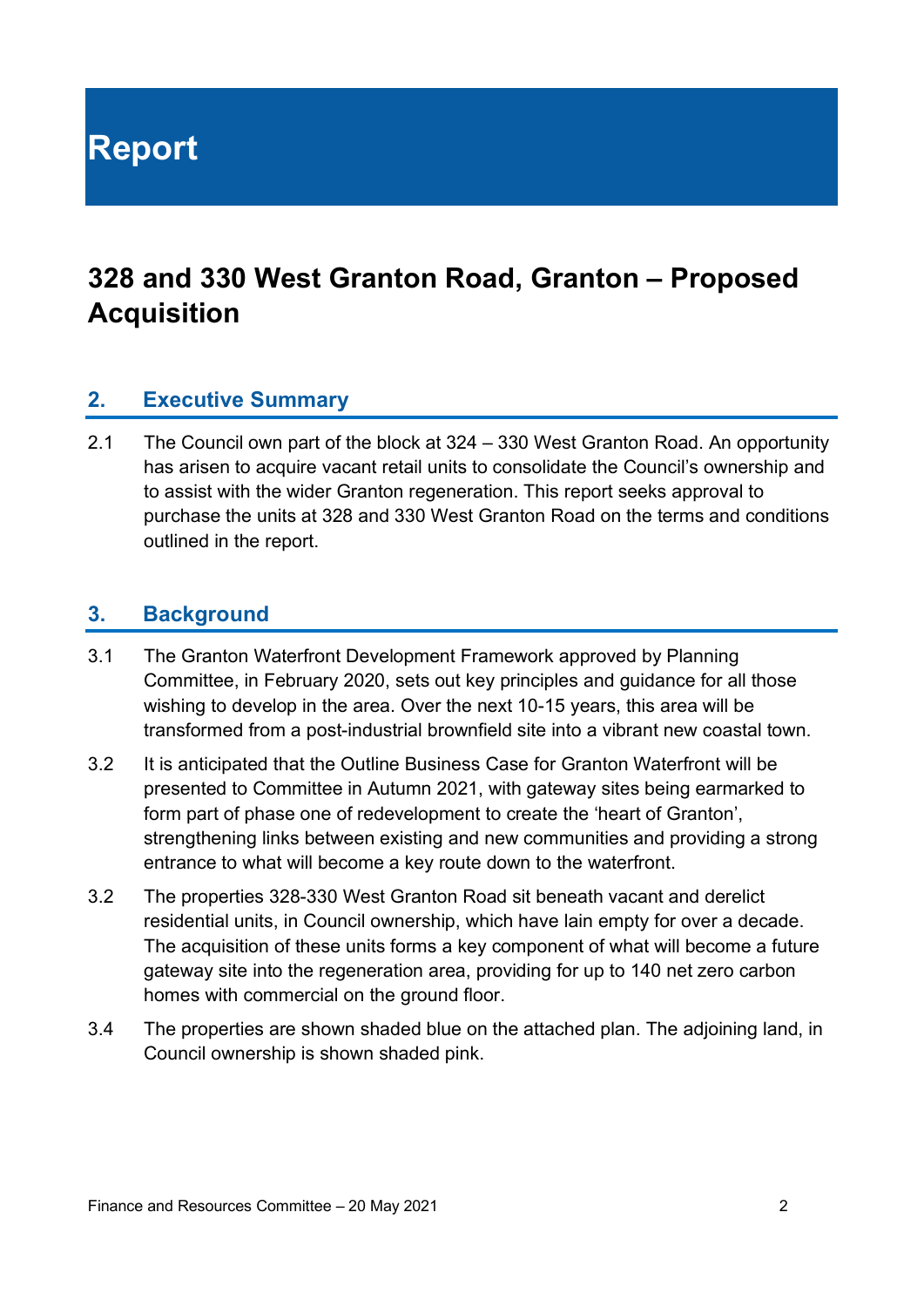#### **4. Main report**

- 4.1 Initial negotiations commenced several years ago, by the former Council owned ALEO Waterfront Edinburgh Ltd, during the preliminary stages of the Granton Waterfront Development. Outline terms had been agreed to acquire the properties for a purchase price of £82,500, however the transaction was deferred until the Granton Waterfront Development Framework was approved by the Planning Committee.
- 4.2 Following further discussions with the owner of the property it has been agreed to proceed based on the previously agreed price.
- 4.3 Committee is asked to confirm approval of a new lease on the following terms:
	- Subjects 328 and 330 West Granton Road;
	- Owner: L&G D'Inverno Ltd;
	- Price: £82,500 plus LBTT;
	- Costs: CEC to meet the seller's reasonable legal costs;
- 4.4 The agreed purchase price has been assessed against an independent valuation of the property which confirms that the Council are achieving best value through this transaction.
- 4.5 Acquisition of the two properties will complete the Council ownership of a derelict building and will facilitate the wider redevelopment of the adjoining Council owned land.

#### **5. Next Steps**

5.1 Following Committee approval, Legal Services will be instructed to progress the lease documentation.

#### **6. Financial impact**

6.1 The purchase price of £82,500 plus LBTT will be funded by the Housing Revenue Account.

#### **7. Stakeholder/Community Impact**

7.1 Ward members have been made aware of the recommendations of the report.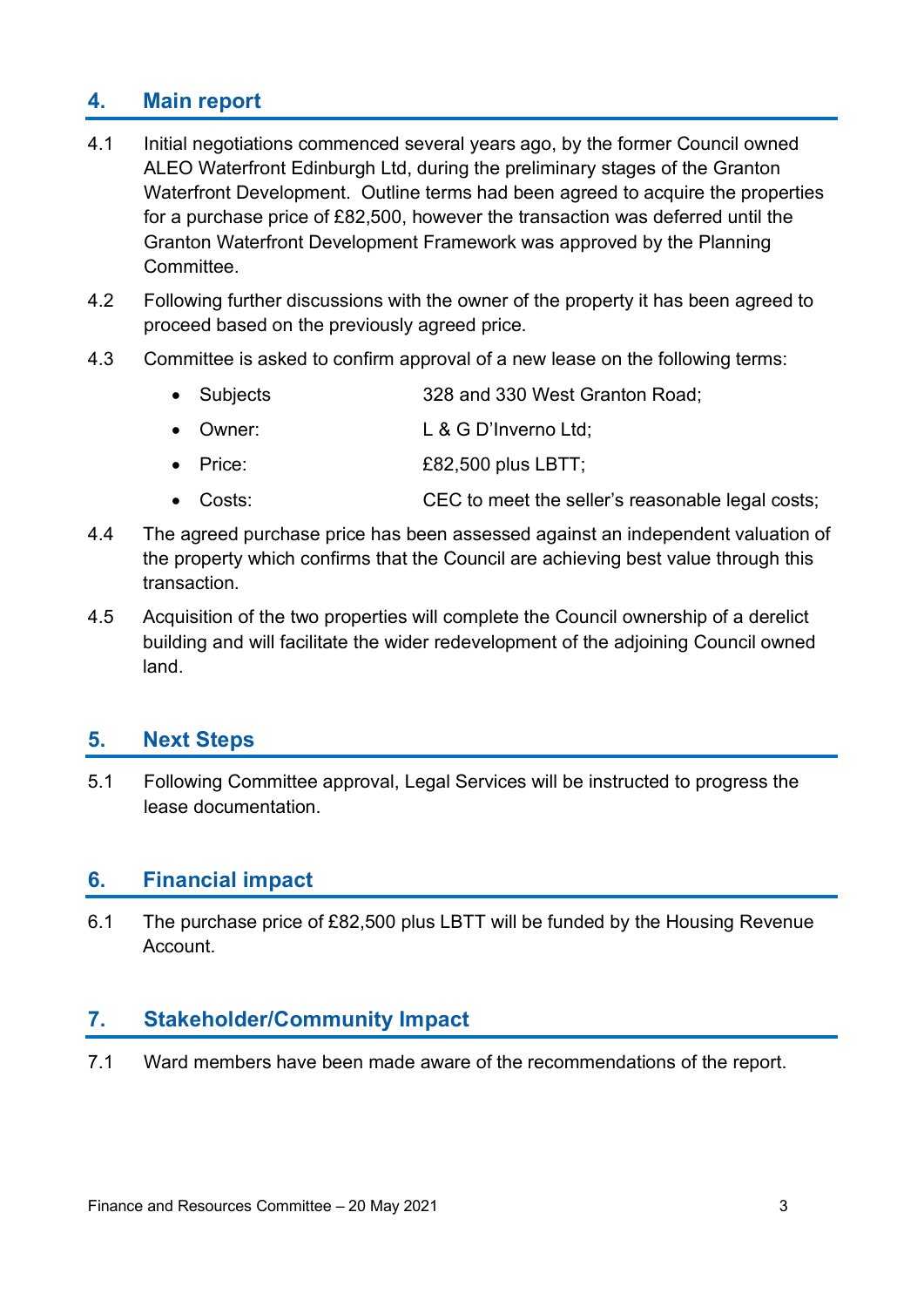### **8. Background reading/external references**

8.1 Not applicable. .

### **9. Appendices**

9.1 Appendix 1 – Location Plan